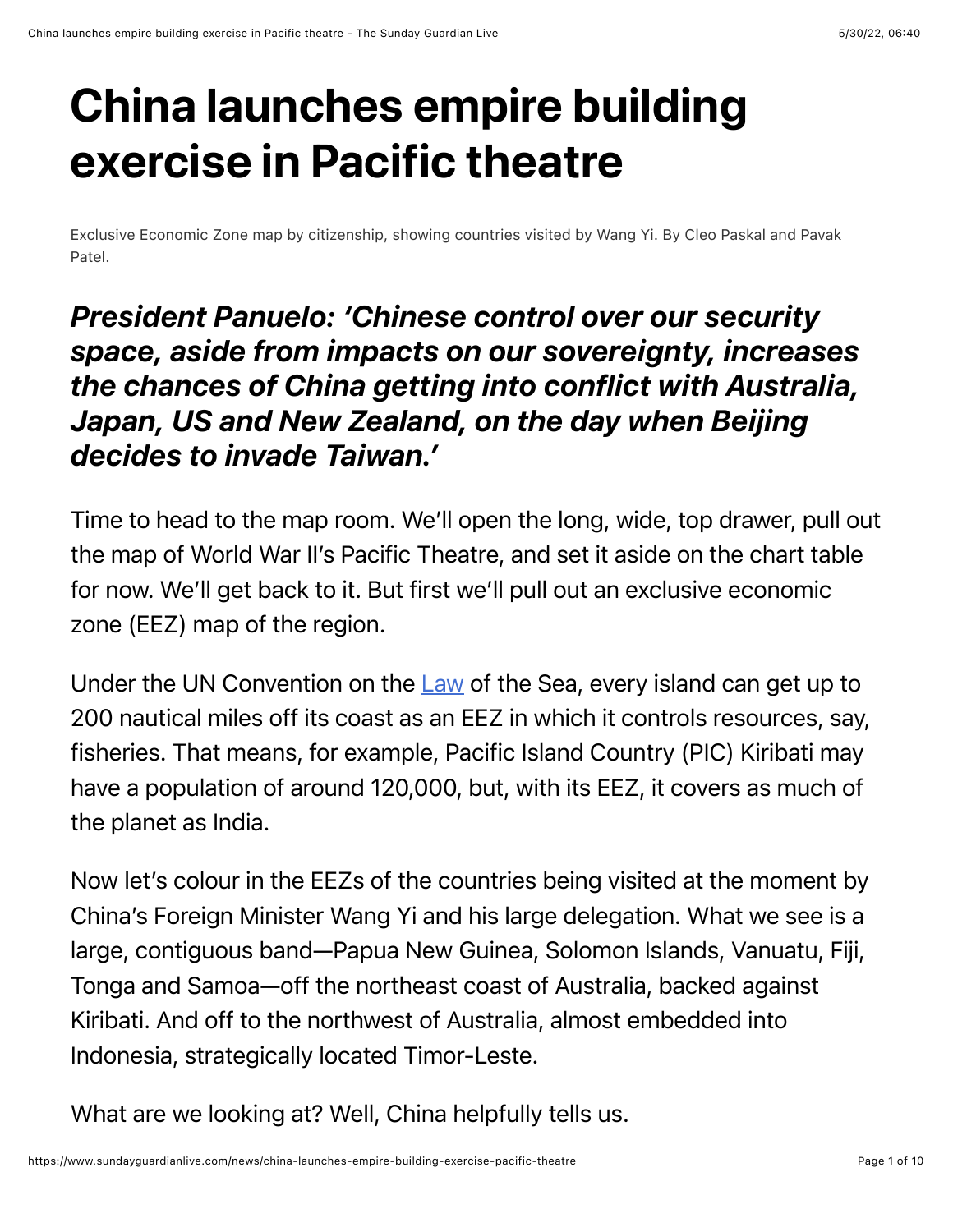## CHINA'S 'VISION' AND 'FIVE-YEAR ACTION PLAN' FOR PACIFIC ISLAND **COUNTRIES**

Wang is hoping the PICs who recognize China will sign on to two prewritten documents. We know what's in them because they have been leaked by Pacific Islanders worried about the implications.

The first one is "China-Pacific Island Countries Common Development [Vision"](https://twitter.com/CleoPaskal/status/1529867665992474626). The second is "China-Pacific Island Countries Five-Year [Action](https://twitter.com/CleoPaskal/status/1529849187071926273) Plan on Common Development (2022-2026)". The "Action Plan" describes how China plans to achieve its "Vision".

"Vision" talks about: law enforcement cooperation, including "immediate and high-level police training"; "cooperation on network governance and cyber security", including a "shared future in cyberspace"; the "possibility of establishing China-Pacific Island Countries Free Trade Area"; "enhance cooperation in customs, inspections and quarantine"; "create a more friendly policy environment for cooperation between enterprises"; set up Confucius Institutes; train young diplomats; "establish China-Pacific Island Countries Disaster Management Cooperation Mechanism", including prepositioned "China-Pacific Island Countries Reserve of Emergency Supplies", and much more.

"Action Plan" includes: "a Chinese Government Special Envoy for Pacific Island Countries Affairs"; a "China-Pacific Island Countries Ministerial Dialogue on Law Enforcement Capacity and Police Cooperation"; "assistance in laboratory construction used for fingerprints testing, forensic autopsy, drugs, electronic and digital forensics"; "encourage and support airlines to operate air routes and flights between China and Pacific Island Countries"; "Send 200 medical personnel" in the next five years; "2500 government scholarships" from 2022 to 2025, and much more.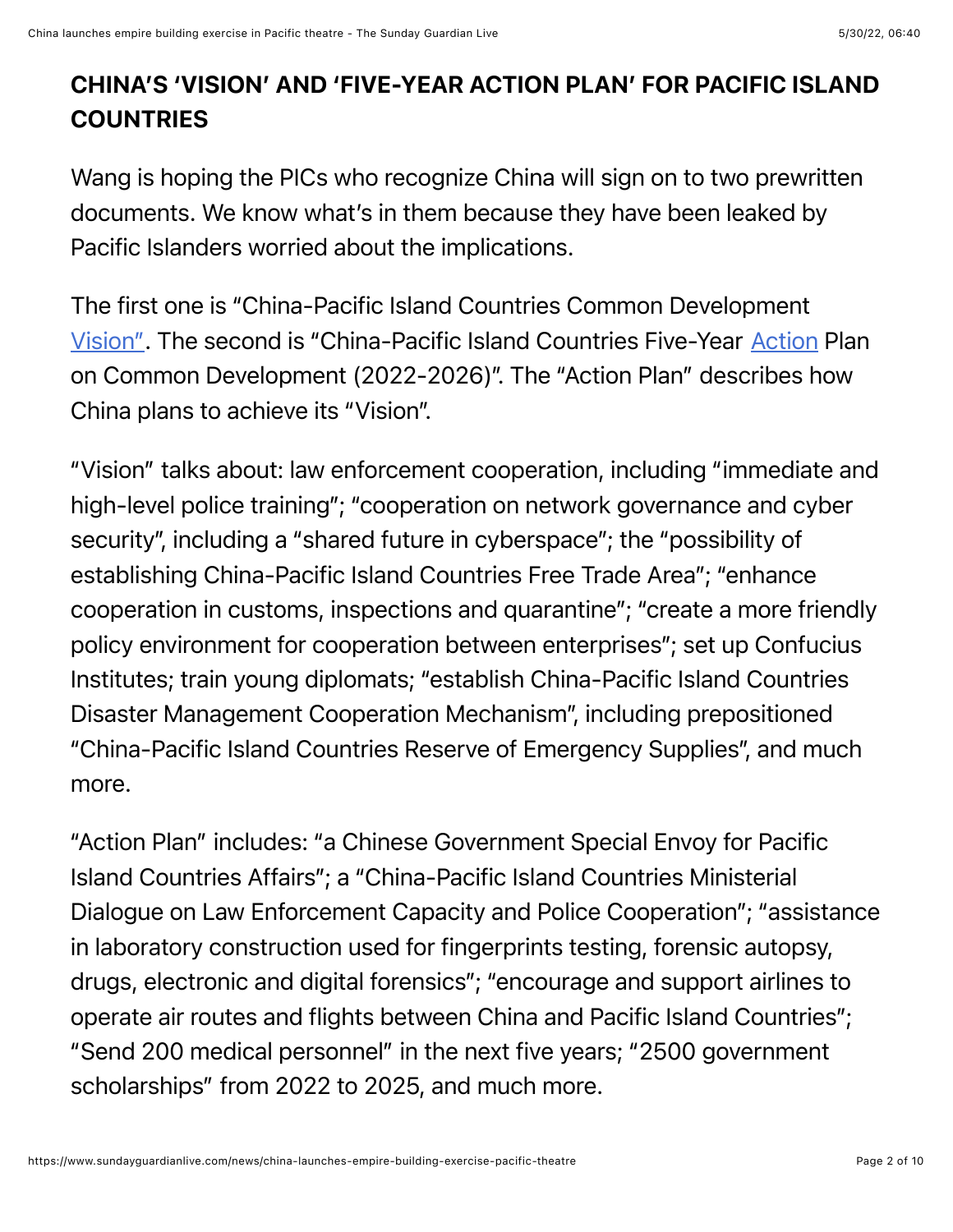Specific PRC Provinces and institutions are mentioned—a method of making sure there is "ownership" within the Chinese Communist Party (CCP) system. So, for example, Guangdong Province, long a focal point of PIC engagement, is to send medical teams, arts troupes and provide 60 training opportunities. Tianjin Municipality will offer 20 scholarships.

#### READING THE MAP

So, what are we looking at? Well, if Beijing has its way, Empire.

Look at the EEZs alone. If China gets its way, the fishing fleets will be sent in, with processing ports set up, including "prepositioning" of various sorts, and loose visa and customs restrictions. We've seen China use its fishing fleet for grey zone activity before, and it has an overt doctrine of civil-military fusion. Additionally, the PRC's 2017 National [Intelligence](https://cs.brown.edu/courses/csci1800/sources/2017_PRC_NationalIntelligenceLaw.pdf) Law compels Chinese companies to assist in intelligence activities. Then add in the cyber integration, police and diplomatic training.

Those countries don't have the ability to control Chinese activities in their waters. That arc has the potential to become a "First Island Chain"' to hem in and/or interdict Australia and New Zealand.

#### VIEW FROM THE REGION

So, what do people in the region think? Another document that leaked is a [letter](https://twitter.com/CleoPaskal/status/1530019148528492551) written by President David Panuelo of the Federated States of Micronesia (FSM) to his fellow Pacific leaders. He writes what is being proposed is "the single-most game-changing proposed agreement in the Pacific in any of our lifetimes."

"The language of these documents is a sign that China has faithfully done its homework, as the choice of words are, on their face and at first glance,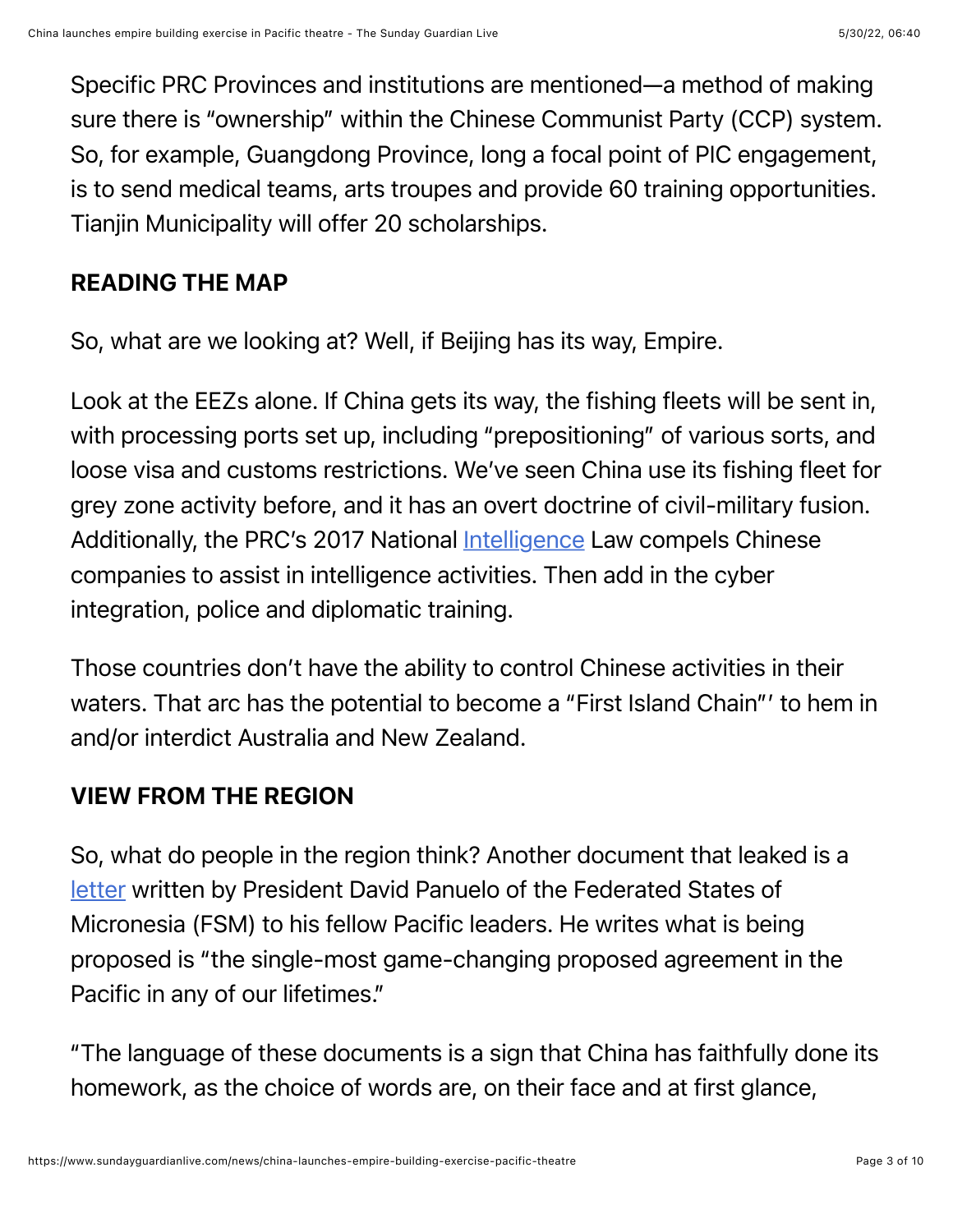attractive to many of us—perhaps all of us. They speak of democracy and equity and freedom and justice […] Where the problems arise are in the details, and the details suggest that China is seeking […] to acquire access and control of our region, with the result being the fracturing of regional peace, security, and stability."

"[The agreement] seeks to ensure Chinese control of 'traditional and nontraditional security' of our islands, including through law enforcement training, supplying, and joint enforcement efforts, which can be used for the protection of Chinese assets and citizens. [It] seeks Chinese control and ownership of our communications and infrastructure, as well as customs and quarantine infrastructure […] for the purpose of biodata collection and mass surveillance of those residing in, entering, and leaving our islands, ostensibly to occur in part through cybersecurity partnerships."

"I am aware that the bulk of Chinese research vessel activity in the FSM has followed our Nation's fiber optic cable infrastructure, just as I am aware that the proposed language in this agreement opens our countries up to having our phone calls and emails intercepted and overheard."

This level of understanding and openness about China's political warfare threat—and the possibility of it spilling over into kinetic—is exceptional from a national leader. President Panuelo's country does not recognize Taiwan, and yet he wrote: "What we are seeing with the proposed 2nd PRC-PICs Foreign Ministers Meeting and its accompanying outcome documents are an intent to shift those of us with diplomatic relations with China very close into Beijing's orbit, intrinsically tying the whole of our economies and societies to them. The practical impacts, however, of Chinese control over our security space, aside from impacts on our sovereignty, is that it increases the chances of China getting into conflict with Australia, Japan, the United States and New Zealand, on the day when Beijing decides to invade Taiwan."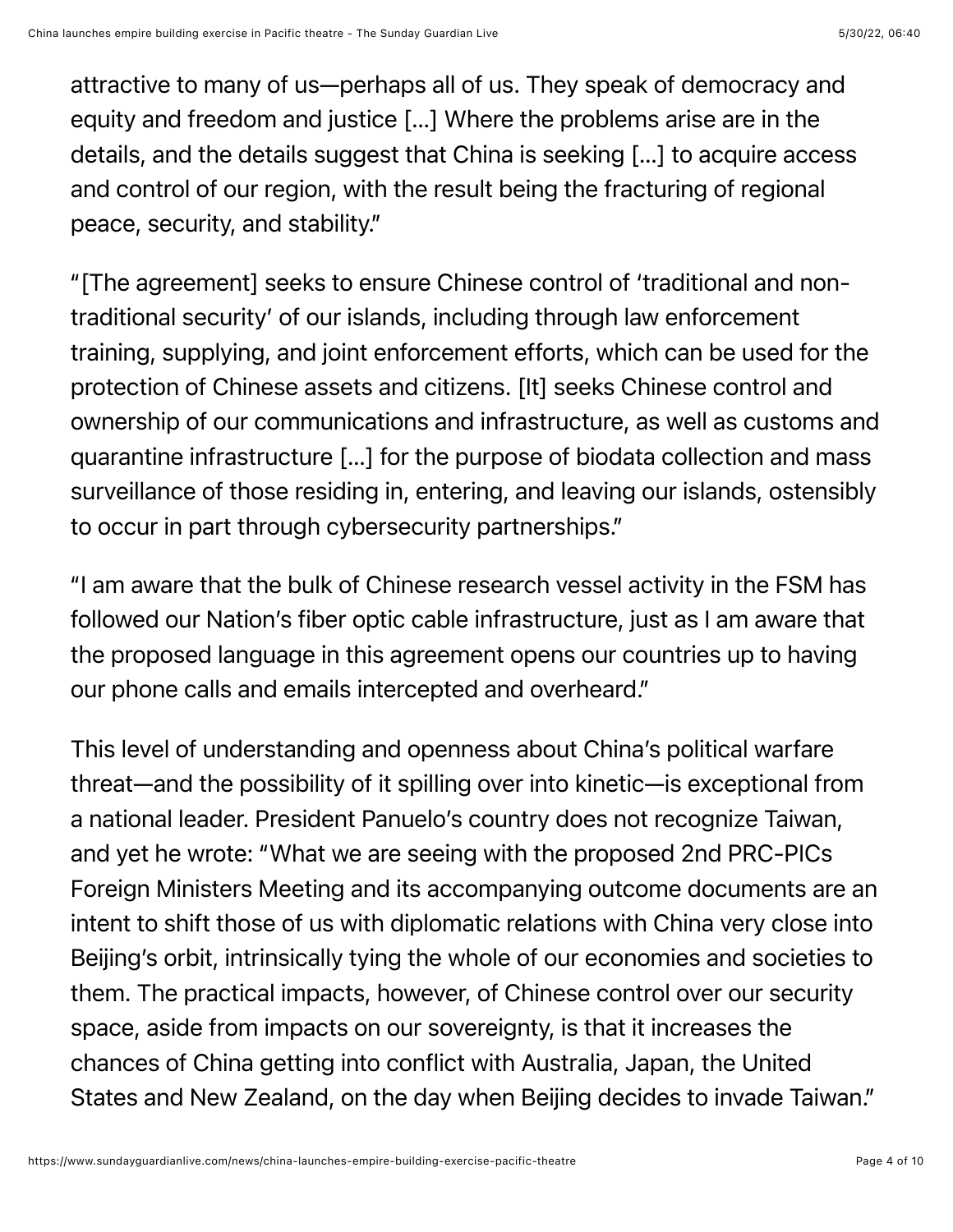"To be clear, that's China's long-term goal: to take Taiwan. Peacefully, if possible; through war if necessary."

#### PACIFIC ISLANDS LEADERSHIP ON CHINESE POLITICAL WARFARE

OK, back to the maps. It shouldn't be a surprise that President Panuelo sees through China's "attractive" words. In the last 120 years or so, FSM has been buffeted by the cyclones of empire, moving from being a colony of Spain to Germany to Japan to being part of the only United Nations' "Security Trusteeship" (under the United States), before finally proclaiming a republic in 1979.

The region is full of leaders, business people, academics, journalist, faith leaders, etc., who understand geopolitics much better than many sitting in think tanks (or foreign ministries) in many Western capitals.

That's why we've seen a solid pushback on China's ambitions in the region. Soon after Solomon Islands switched from Taiwan to China in 2019, the Provincial government of the country's most populous province, Malaita, issued the "[Auki](https://twitter.com/CleoPaskal/status/1516639799398043651) Communique", with the support of traditional chiefs. Among other things, it rejects a "police state" and "strongly resolves to put in place a Moratorium on Business Licenses to new investors connected directly or indirectly with the Chinese Communist Party."

One of the reasons? They acknowledge "the freedom of religion as a fundamental right and further observes the entrenched Christian faith and belief in God by Malaitan and MOIan peoples and therefore rejects the Chinese Communist Party—CCP and its formal systems based on atheist ideology".

They also saw through the "attractive" words.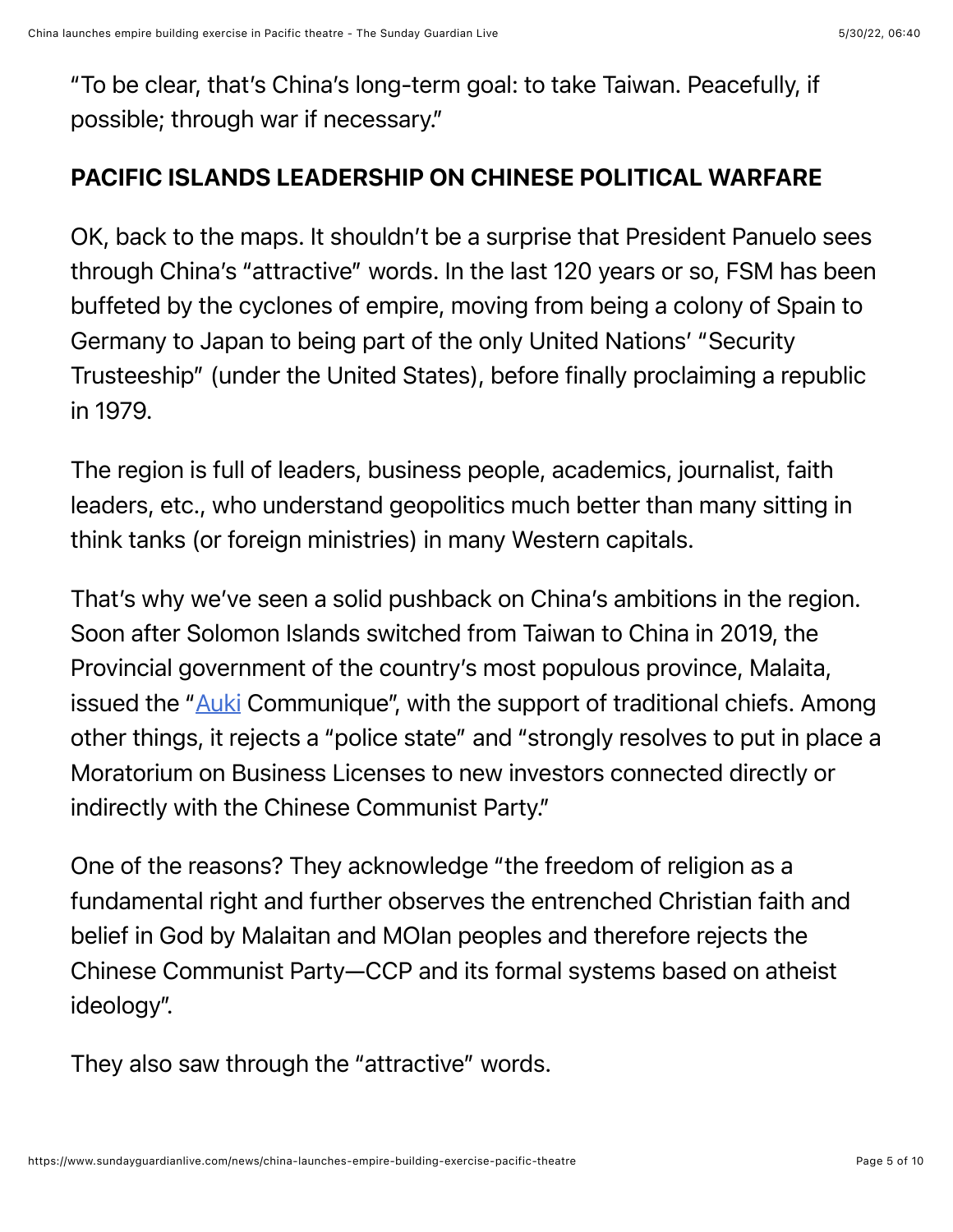Opposition to the China-Solomon Islands security deal has come from church leaders, [women's](https://theislandsun.com.sb/women-end-the-deal/) groups, provincial leaders and, in a move that put many compliant Western journalists to shame, the Media Association of Solomon Islands [boycotted](https://twitter.com/solsmasi/status/1530094624009646081?cxt=HHwWgsCjjYW9_rsqAAAA) covering Wang Yi's visit due to restrictions put on their access. They were supported by journalists in [Vanuatu.](https://theislandsun.com.sb/vanuatu-media-supports-masi-boycott-of-one-question-press-conference/)

In Kiribati, opposition leader Tessie Eria Lambourne [said](https://asiapacificreport.nz/2022/05/25/top-level-chinese-delegation-headed-to-kiribati-questions-over-kanton/), "Since the lockdown there have been exemptions extended to Chinese nationals who have been coming in and going out of our country without restrictions while our seafarers and other nationals had to wait more than three years to be repatriated. […] Our democratic system, in fact our very sovereignty, is under attack and we need support to ensure our survival as a democratic nation."

Many in the Pacific know exactly what they are looking at. They are looking at the return of the cyclones of Empire.

## HOW DID WE GET HERE?

See if this "vision" looks familiar?

"[The goal is] to integrate Pacific countries into the Australian and New Zealand economies and our security institutions". That's from Australia's 2017 Foreign [Policy](https://www.dfat.gov.au/publications/minisite/2017-foreign-policy-white-paper/fpwhitepaper/foreign-policy-white-paper/chapter-seven-shared-agenda-security-and-prosperity/bilateral-and.html) White Paper.

Or, the "PACER Plus [trade deal] seeks to… preserve New Zealand's position against major competitors from outside of the region in the years to come… Pacific countries will pass the benefits of any future liberalisation and commitments made in Free Trade Agreements concluded with other partners to New Zealand investors and service exporters due to sound most favoured-nation commitments." That's from the New Zealand government's National Interest [Analysis](https://www.parliament.nz/resource/en-NZ/ITE_74373/0fbb7163e309d06bffeab8d83a53618cf5b16a43) of [PACER Plus.](https://www.chathamhouse.org/2018/10/australia-and-new-zealand-must-rethink-their-approach-pacific-trade)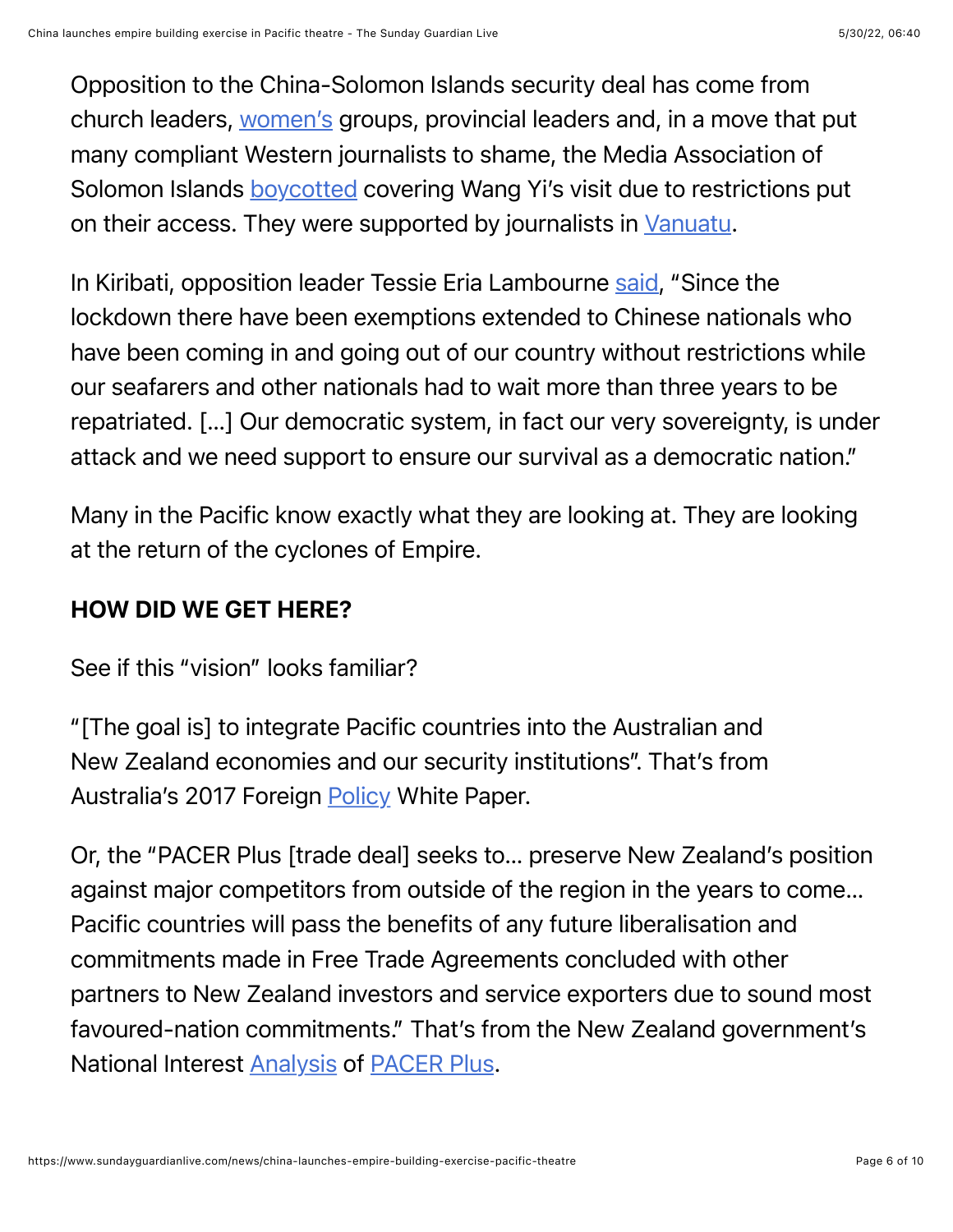For years, "attractive" words aside, a seeming goal of Australia and New Zealand has been to limit the "messiness" of dealing with close to twenty very different PICs through various attempts at "integration". That has taken many forms.

The case of Solomon Islands is a microcosm of the dynamic. After the civil war, the warring parties agreed to the Townsville [Peace](https://peacemaker.un.org/solomonislands-townsville-agreement2000) Agreement (2000), a key element of which was devolution of power to the provinces.

However, the Australian-led RAMSI peacekeeping operation that followed didn't ensure devolution, perhaps because centralization and seemingly compliant decision-makers appeared to make their job easier. As a result, when they pulled out, Solomons had a tight knot of people in government who knew how to benefit from feeding off outsiders while ignoring/suppressing internal dissent. And China found them very quickly.

This is not a one-off. Australia has just sent a police officer to be the [Tongan](https://matangitonga.to/2022/05/13/tonga-s-new-police-commissioner-arrives-australia) Police Commissioner as part of a tied-aid deal, in spite of the fact Tonga ran itself just fine through a volcano, tsunami and pandemic. Now, if Beijing comes in with more aid, how can Australia object if Tongans decide to take a Chinese police officer instead?

## WHAT NOW?

So, we know what doesn't work. What does? How about trusting Pacific Islanders?

In each of these countries many, if not most, of the population doesn't want closer security ties with China—economic development maybe, but nothing more. The same small group of politicians and business leaders who want to enter into a Faustian pact with China to protect their own bank accounts and security are a threat to their own people and democratic institutions. Locals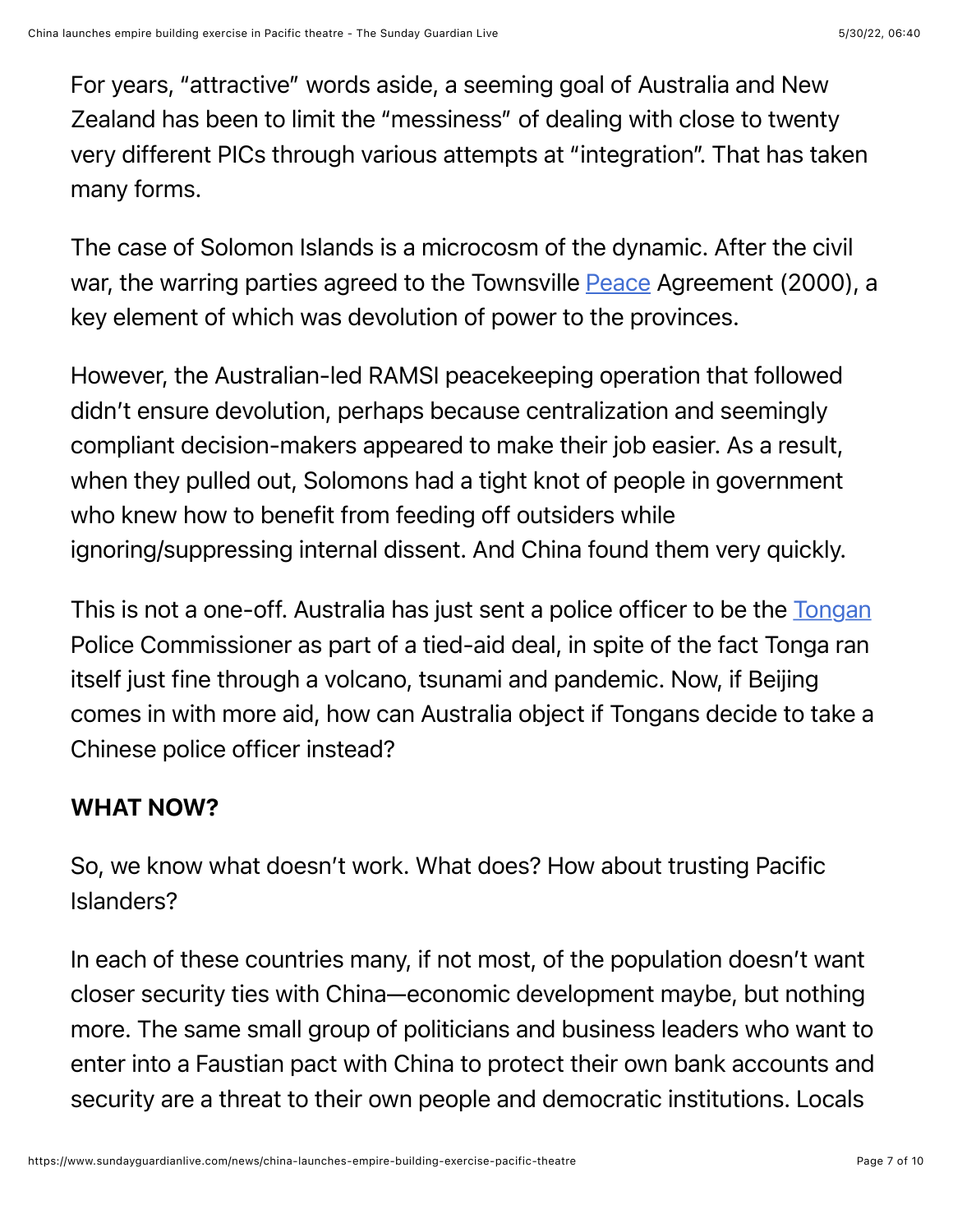know it. They don't want "integration", they want democracy, transparency, accountability and rule of law.

They want Australia to prosecute their corrupt leaders who are using PRC money to buy Australian beach houses. They want international media organizations to hire their journalists to do independent investigations. They want a lot of the things on China's list, like forensics, to be controlled by their own countries. Many of which India is well placed to help with.

The list of suggestions is long, but it all starts with what you think the Pacific should be like in, say, ten years. I would suggest thinking about Iceland.

#### ICELAND?

Pacific Island Countries are often dismissed as being too small and remote to be viable. But many of the countries are no more remote than Iceland, which has a population of around 350,000. Take a look again at those EEZs. Like many PICs, Iceland has a lot of fish. It has just taken control of its resource and built out its economy from there.

The Faroe Islands (population around 50,000) built up its economy not just on fish but innovations such as passing legislation that requires companies exploring for fossil fuels in its water to provision via a Faroese port, to put money aside for Faroese researchers, and to give Faroese companies equal access to pitch for contracts.

Instead of sending in Australians to be police officers, why not send in Faroese to talk about fishing. Or something. You get the idea.

And for those caught in a haze of South Pacific false memories based on a Broadway musical and think islanders don't work hard, guess who is doing the backbreaking labour keeping Australian and New Zealand agriculture